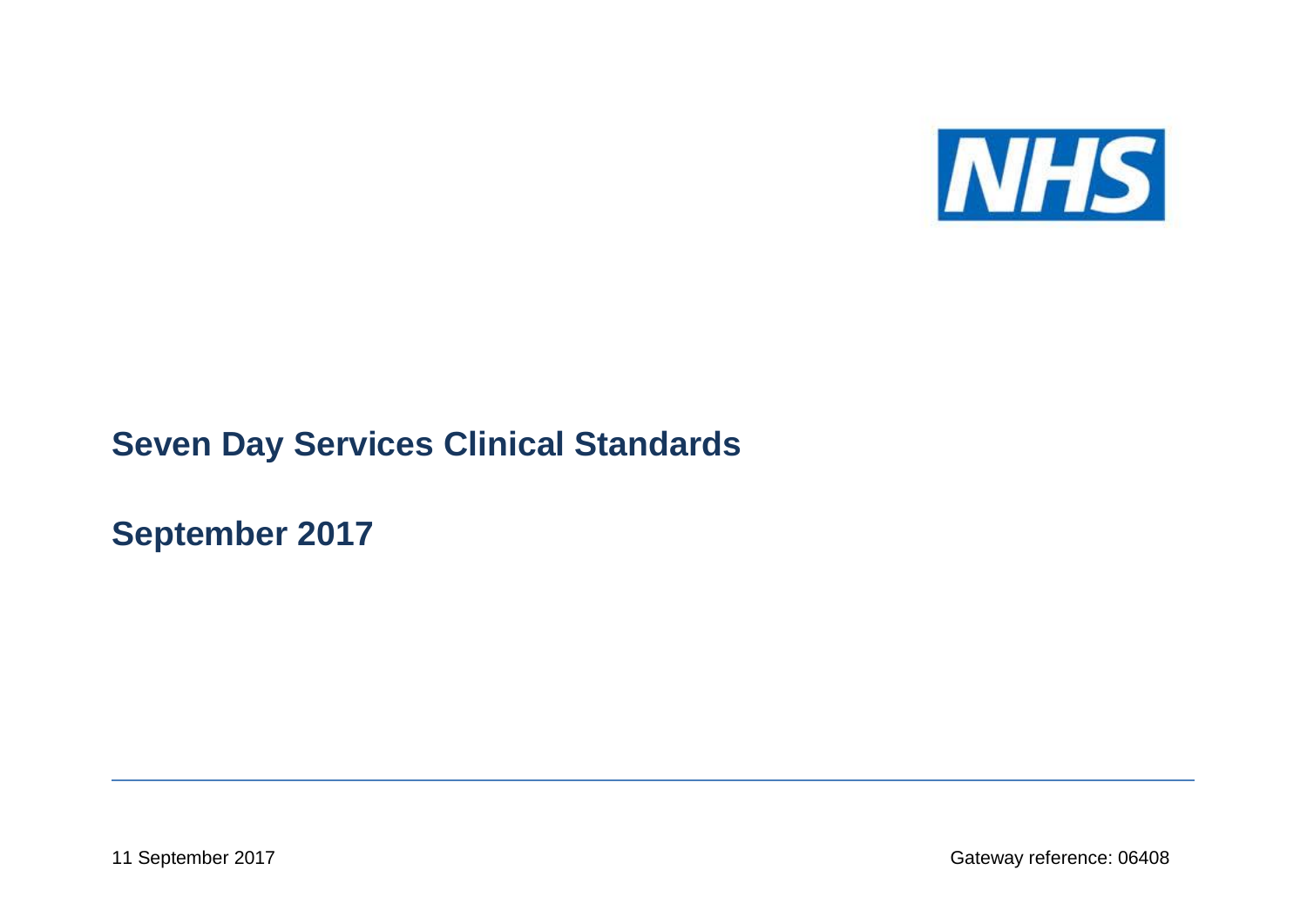| No. | <b>Standard</b>                                                                                                                                                                                                                                                                                                                                                                                                                                                                                            | <b>Adapted from source</b>                                                                                                                                              |
|-----|------------------------------------------------------------------------------------------------------------------------------------------------------------------------------------------------------------------------------------------------------------------------------------------------------------------------------------------------------------------------------------------------------------------------------------------------------------------------------------------------------------|-------------------------------------------------------------------------------------------------------------------------------------------------------------------------|
|     | <b>Patient Experience</b>                                                                                                                                                                                                                                                                                                                                                                                                                                                                                  |                                                                                                                                                                         |
| 1.  | <b>Standard:</b><br>Patients, and where appropriate families and carers, must be actively involved in<br>shared decision making and supported by clear information from health and<br>social care professionals to make fully informed choices about investigations,<br>treatment and on-going care that reflect what is important to them. This should<br>happen consistently, seven days a week.                                                                                                         | NICE (2012): Quality standard for<br>patient experience in adult NHS<br>services (QS15)<br>RCS (2011): Emergency Surgery,<br>Standards for unscheduled surgical<br>care |
|     | <b>Supporting information:</b><br>Patients must be treated with dignity, kindness, compassion, courtesy,<br>respect, understanding and honesty at all times.<br>The format of information provided must be appropriate to the patient's needs<br>$\bullet$<br>and include acute conditions.<br>With the increasing collection of real-time feedback, it is expected that<br>$\bullet$<br>hospitals are able to compare feedback from weekday and weekend<br>admissions and display publicly in ward areas. |                                                                                                                                                                         |
|     | Time to first consultant review                                                                                                                                                                                                                                                                                                                                                                                                                                                                            |                                                                                                                                                                         |
| 2.  | <b>Standard:</b><br>All emergency admissions must be seen and have a thorough clinical<br>assessment by a suitable consultant as soon as possible but at the latest within<br>14 hours from the time of admission to hospital.                                                                                                                                                                                                                                                                             | NCEPOD (2007): Emergency<br>Admissions: A journey in the right<br>direction?<br>RCP (2007): Acute medical care: The                                                     |
|     | <b>Supporting information:</b><br>A suitable consultant is a doctor who has completed all of their specialist<br>training and has their CCT or equivalent and is therefore trained and<br>competent in dealing with emergency and acute presentations in the specialty                                                                                                                                                                                                                                     | right person, in the right setting – first<br>time<br>RCS (2011): Emergency Surgery,<br>Standards for unscheduled surgical                                              |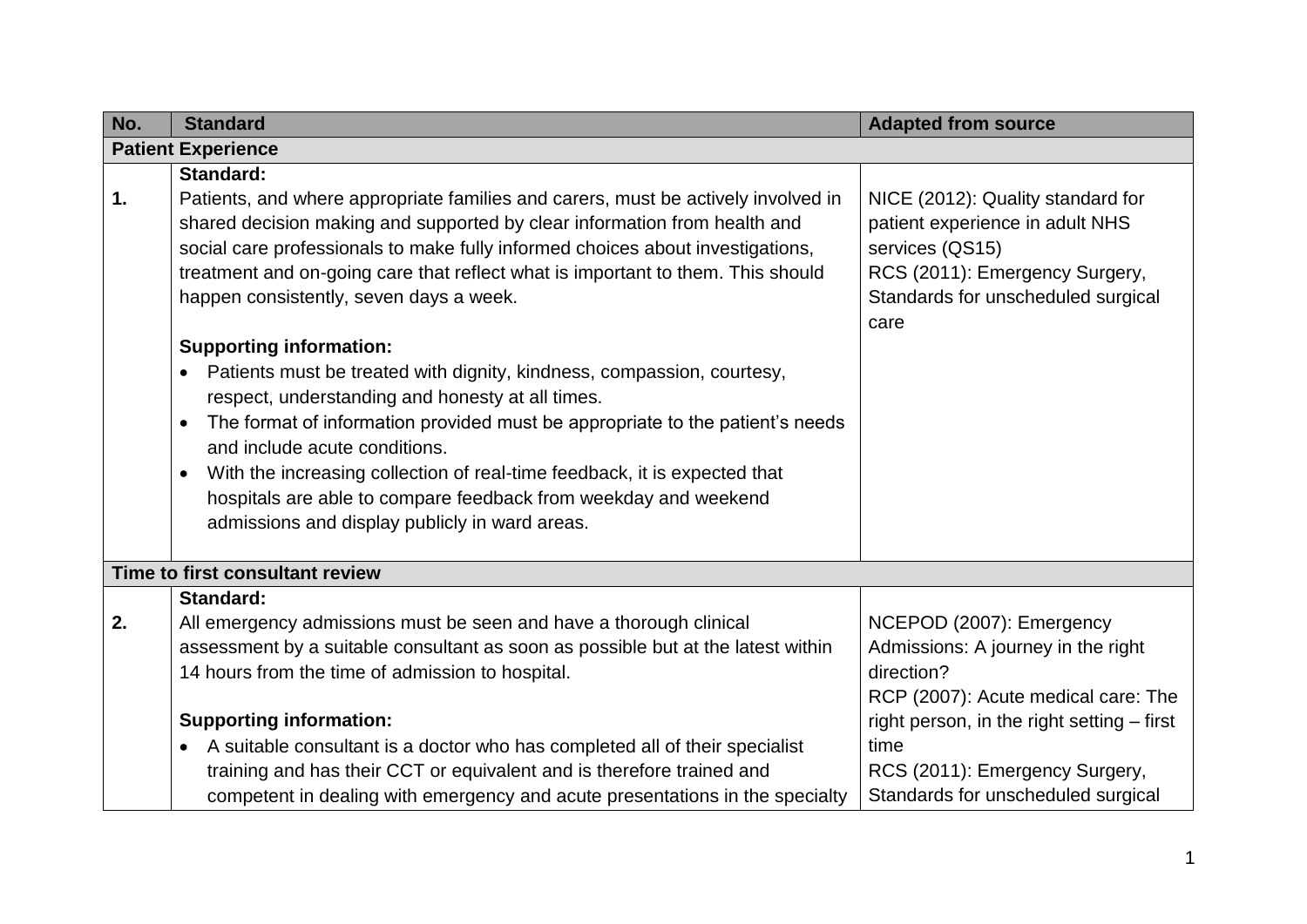| No. | <b>Standard</b>                                                                           | <b>Adapted from source</b>           |
|-----|-------------------------------------------------------------------------------------------|--------------------------------------|
|     | concerned and is able to initiate a diagnostic and treatment plan.                        | care                                 |
|     | The standard applies to emergency admissions via any route, not just the                  | RCP (2012): Delivering a 12-hour, 7- |
|     | Emergency Department, for example admissions via radiology, consultant                    | day consultant presence on the acute |
|     | clinic and direct admission to AMU. NOTE: if a patient is admitted from clinic,           | medical unit                         |
|     | this consultation amounts to a first consultant review and meets this standard.           |                                      |
|     | All patients should have a National Early Warning Score (NEWS) established                |                                      |
|     | at the time of admission.                                                                 |                                      |
|     | All patients admitted during the period of consultant presence on the acute<br>$\bullet$  |                                      |
|     | ward (normally at least 08.00-20.00) should be seen and assessed by a                     |                                      |
|     | doctor promptly, and seen and assessed by a consultant within six hours.                  |                                      |
|     | Consultant involvement for patients considered 'high risk' (defined as where<br>$\bullet$ |                                      |
|     | the risk of mortality is greater than 10%, or where a patient is unstable and not         |                                      |
|     | responding to treatment as expected), should be within one hour.                          |                                      |
|     | For emergency care settings without consultant leadership, review can be<br>$\bullet$     |                                      |
|     | undertaken by appropriate senior clinician e.g. GP-led inpatient units.                   |                                      |
|     | Standards are not sequential; clinical assessment may require the results of<br>$\bullet$ |                                      |
|     | diagnostic investigation.                                                                 |                                      |
|     | Patients with a clear diagnosis on a well-defined pathway (e.g. midwife-led               |                                      |
|     | maternity, simple superficial abscess management) may have their clinical                 |                                      |
|     | care delegated from a consultant to another clinician under the following                 |                                      |
|     | circumstances:                                                                            |                                      |
|     | there is a clear written local protocol for the pathway that has been<br>$\circ$          |                                      |
|     | agreed within the Trust clinical governance system and that is supported                  |                                      |
|     | by the commissioners;                                                                     |                                      |
|     | the protocol must describe actions to take in the event of clinical concern<br>$\circ$    |                                      |
|     | and that includes robust and rapid escalation to a consultant where                       |                                      |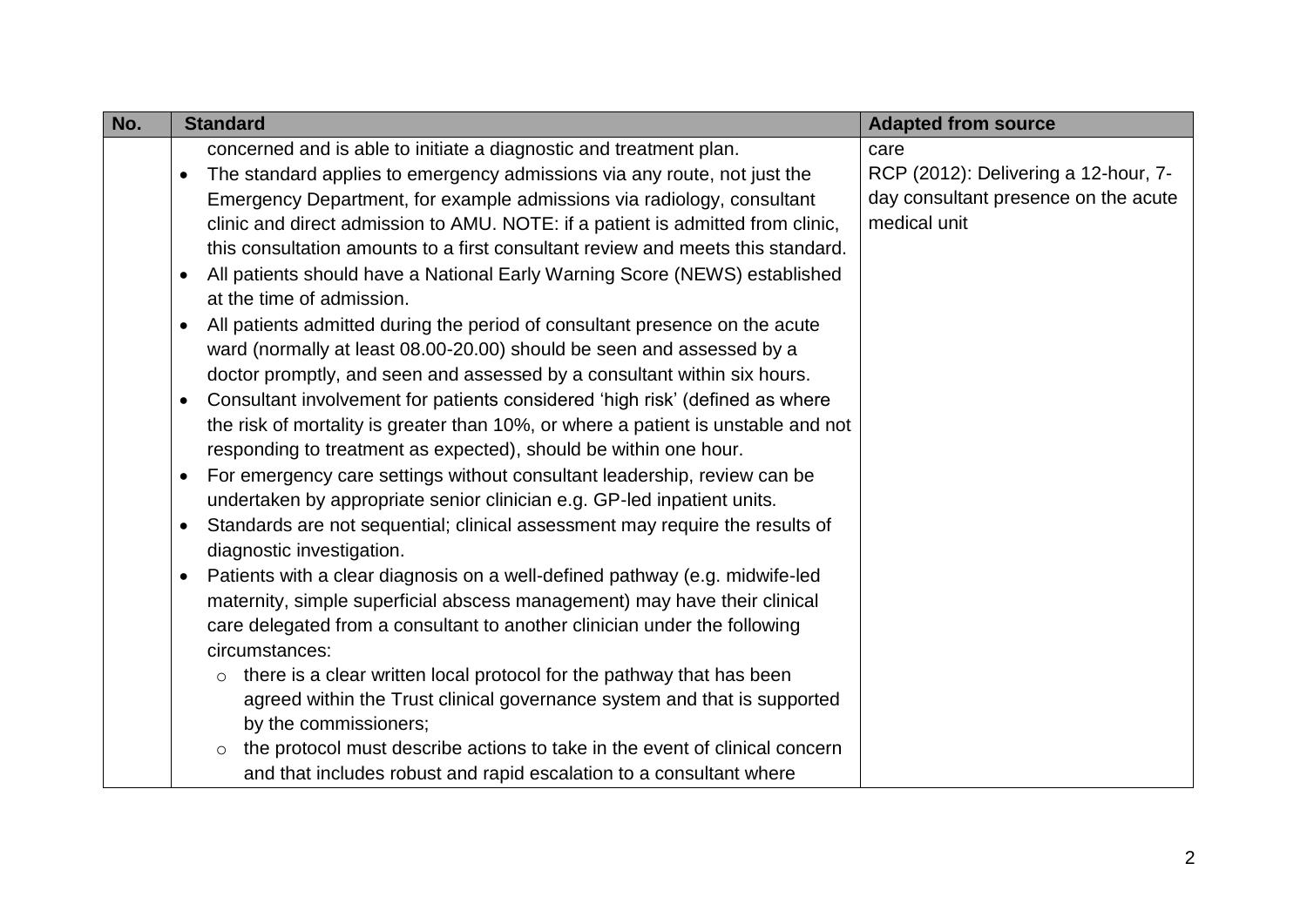| No.               | <b>Standard</b>                                                                                                                                                                                                                                                                                                                                                                                                                                                                                                                                                                                                                                                                                                                                                                                                                                                                                                                                                                                                                                                                                                                                   | <b>Adapted from source</b>                                                                                                                                                                                                                                                                         |
|-------------------|---------------------------------------------------------------------------------------------------------------------------------------------------------------------------------------------------------------------------------------------------------------------------------------------------------------------------------------------------------------------------------------------------------------------------------------------------------------------------------------------------------------------------------------------------------------------------------------------------------------------------------------------------------------------------------------------------------------------------------------------------------------------------------------------------------------------------------------------------------------------------------------------------------------------------------------------------------------------------------------------------------------------------------------------------------------------------------------------------------------------------------------------------|----------------------------------------------------------------------------------------------------------------------------------------------------------------------------------------------------------------------------------------------------------------------------------------------------|
|                   | appropriate e.g. a maternity patient who develops the need for an<br>emergency Caesarean section or a patient with a superficial abscess<br>who appears to be developing sepsis; and,<br>the patient's care is still recorded as being under a named consultant for<br>the purpose of clinical governance (excluding patients specifically on<br>midwife-led care pathways).                                                                                                                                                                                                                                                                                                                                                                                                                                                                                                                                                                                                                                                                                                                                                                      |                                                                                                                                                                                                                                                                                                    |
| <b>MDT</b> review |                                                                                                                                                                                                                                                                                                                                                                                                                                                                                                                                                                                                                                                                                                                                                                                                                                                                                                                                                                                                                                                                                                                                                   |                                                                                                                                                                                                                                                                                                    |
| 3.                | Standard:<br>All emergency inpatients must be assessed for complex or on-going needs within<br>14 hours by a multi-professional team, overseen by a competent decision-maker,<br>unless deemed unnecessary by the responsible consultant. An integrated<br>management plan with estimated discharge date and physiological and functional<br>criteria for discharge must be in place along with completed medicines<br>reconciliation within 24 hours.<br><b>Supporting information:</b><br>The multi-professional team will vary by specialty but as a minimum will<br>$\bullet$<br>include nursing, medicine, pharmacy, physiotherapy and for medical patients,<br>occupational therapy.<br>Other professionals that may be required include but are not limited to:<br>$\bullet$<br>dieticians, podiatrists, speech and language therapy and psychologists and<br>consultants in other specialist areas such as geriatrics.<br>Reviews should be informed by patients existing primary and community care<br>$\bullet$<br>records.<br>Appropriate staff must be available for the treatment/management plan to be<br>$\bullet$<br>carried out. | RCP (2007): Acute medical care: The<br>right person, in the right setting – first<br>time<br>RCS (2011): Emergency Surgery,<br>Standards for unscheduled surgical<br>care<br>NICE (2007): Technical patient safety<br>solutions for medicines reconciliation<br>on admission of adults to hospital |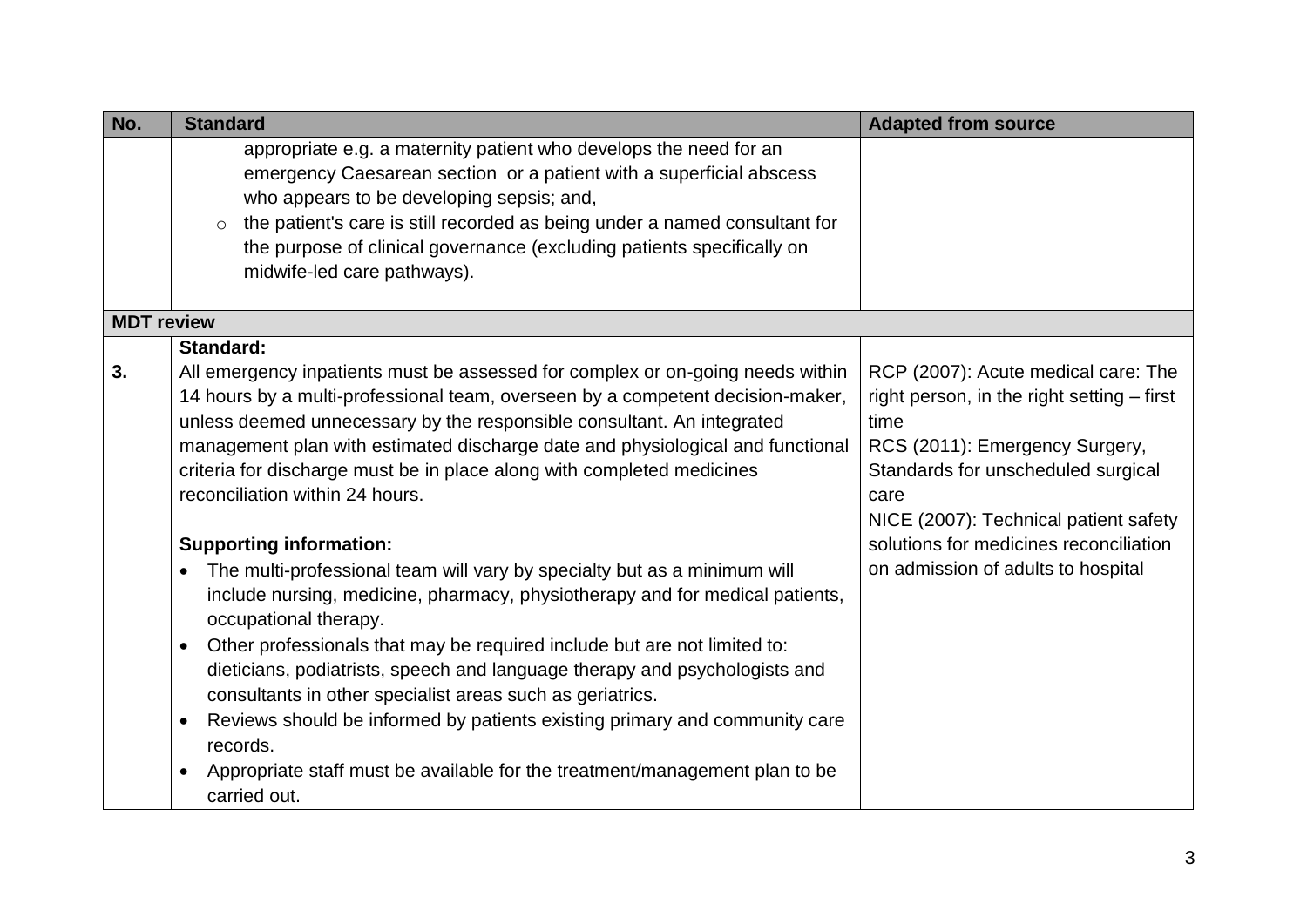| No.                | <b>Standard</b>                                                                                                                                                                                                                                                                                                                                                                                                                                                                        | <b>Adapted from source</b>                                                                                                                                                                                                                                             |
|--------------------|----------------------------------------------------------------------------------------------------------------------------------------------------------------------------------------------------------------------------------------------------------------------------------------------------------------------------------------------------------------------------------------------------------------------------------------------------------------------------------------|------------------------------------------------------------------------------------------------------------------------------------------------------------------------------------------------------------------------------------------------------------------------|
|                    |                                                                                                                                                                                                                                                                                                                                                                                                                                                                                        |                                                                                                                                                                                                                                                                        |
|                    | <b>Shift handovers</b>                                                                                                                                                                                                                                                                                                                                                                                                                                                                 |                                                                                                                                                                                                                                                                        |
| 4.                 | <b>Standard:</b><br>Handovers must be led by a competent senior decision maker and take place at<br>a designated time and place, with multi-professional participation from the<br>relevant in-coming and out-going shifts. Handover processes, including<br>communication and documentation, must be reflected in hospital policy and<br>standardised across seven days of the week.                                                                                                  | RCP (2011): Acute care toolkit 1:<br>Handover<br>RCP (2013): Future Hospital<br>Commission                                                                                                                                                                             |
|                    | <b>Supporting information:</b><br>Shift handovers should be kept to a minimum (recommended twice daily) and<br>take place in or adjacent to the ward or unit.<br>Clinical data should be recorded electronically, according to national<br>standards for structure and content and include the NHS number.                                                                                                                                                                             |                                                                                                                                                                                                                                                                        |
| <b>Diagnostics</b> |                                                                                                                                                                                                                                                                                                                                                                                                                                                                                        |                                                                                                                                                                                                                                                                        |
| 5.                 | <b>Standard:</b><br>Hospital inpatients must have scheduled seven-day access to diagnostic<br>services, typically ultrasound, computerised tomography (CT), magnetic<br>resonance imaging (MRI), echocardiography, endoscopy, and microbiology.<br>Consultant-directed diagnostic tests and completed reporting will be available<br>seven days a week:<br>• Within 1 hour for critical patients<br>• Within 12 hours for urgent patients<br>• Within 24 hours for non-urgent patients | RCP (2007): Acute medical care: The<br>right person, in the right setting - first<br>time<br>RCS (2011): Emergency Surgery,<br>Standards for unscheduled surgical<br>care<br>AOMRC (2012): Seven day<br>consultant present care<br>RCR (2009): Standards for providing |
|                    | <b>Supporting information:</b>                                                                                                                                                                                                                                                                                                                                                                                                                                                         | a 24-hour radiology diagnostic service                                                                                                                                                                                                                                 |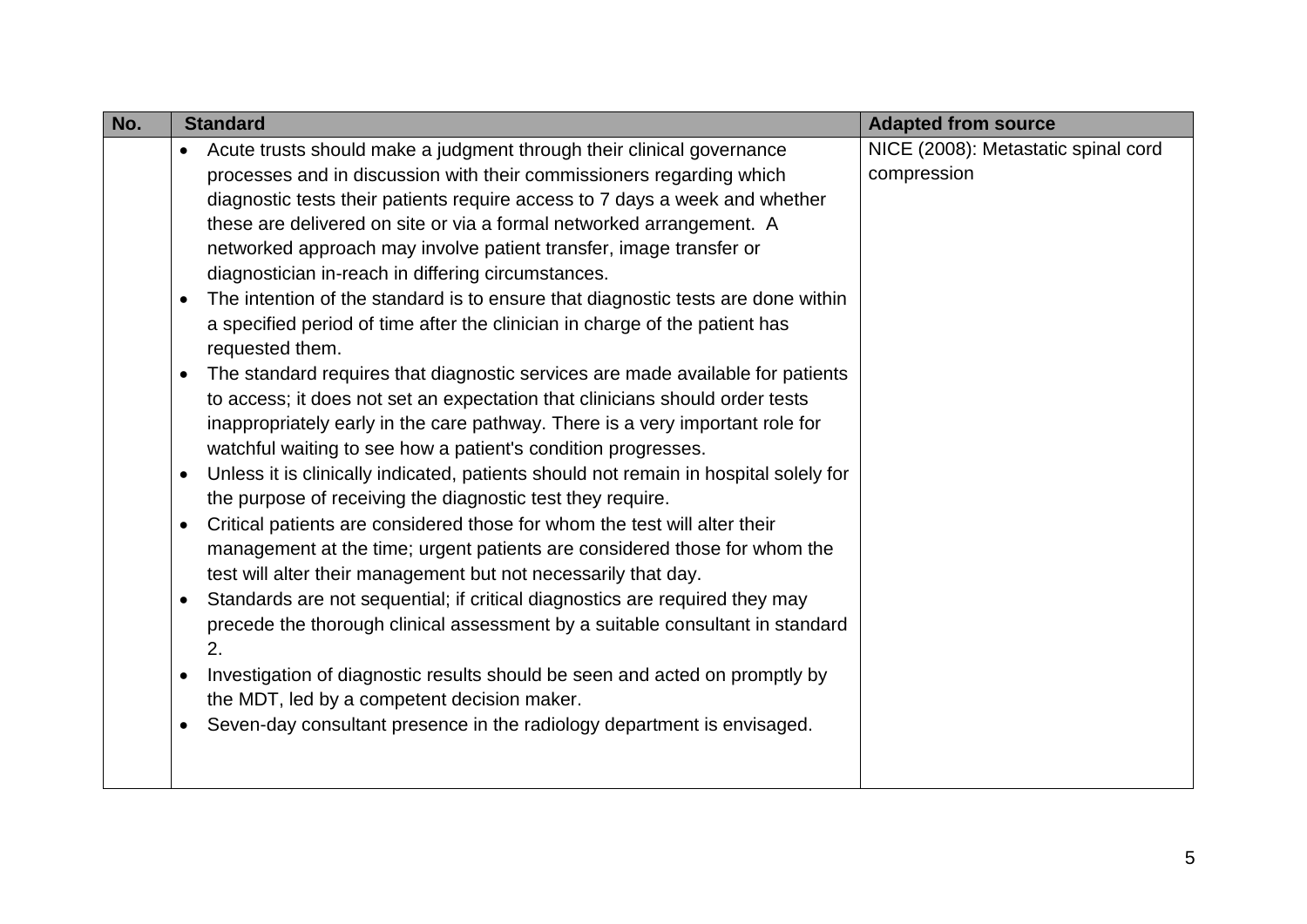| No. | <b>Standard</b>                                                                                                                                                                                                                                                                                                                                                                                                                                                                                                                                                                                                                                                                                                                                 | <b>Adapted from source</b>                                                                                                                                                                                                                                                                                                                                                                                                 |  |
|-----|-------------------------------------------------------------------------------------------------------------------------------------------------------------------------------------------------------------------------------------------------------------------------------------------------------------------------------------------------------------------------------------------------------------------------------------------------------------------------------------------------------------------------------------------------------------------------------------------------------------------------------------------------------------------------------------------------------------------------------------------------|----------------------------------------------------------------------------------------------------------------------------------------------------------------------------------------------------------------------------------------------------------------------------------------------------------------------------------------------------------------------------------------------------------------------------|--|
|     | <b>Intervention / key services</b>                                                                                                                                                                                                                                                                                                                                                                                                                                                                                                                                                                                                                                                                                                              |                                                                                                                                                                                                                                                                                                                                                                                                                            |  |
| 6.  | <b>Standard:</b><br>Hospital inpatients must have timely 24 hour access, seven days a week, to key<br>consultant-directed interventions that meet the relevant specialty guidelines,<br>either on-site or through formally agreed networked arrangements with clear<br>written protocols. These interventions would typically be:<br><b>Critical care</b><br>$\bullet$<br>Interventional radiology<br>Interventional endoscopy<br>Emergency general surgery<br>Emergency renal replacement therapy<br>Urgent radiotherapy<br>٠<br>Stroke thrombolysis<br>Percutaneous Coronary Intervention<br>Cardiac pacing (either temporary via internal wire or permanent)                                                                                 | NCEPOD (1997): Who operates<br>when?<br>NCEPOD (2007): Emergency<br>admissions: A journey in the right<br>direction?<br>RCP (2007): Acute medical care: The<br>right person, in the right setting - first<br>time<br>RCS (2011): Emergency Surgery,<br>Standards for unscheduled surgical<br>care<br><b>British Society of Gastroenterology</b><br>AoMRC (2008): Managing urgent<br>mental health needs in the acute trust |  |
|     | <b>Supporting information:</b><br>Standards are not sequential; if an intervention is required it may precede the<br>thorough clinical assessment by a suitable consultant in standard 2.<br>The principle is that patients should receive urgent interventions within a<br>$\bullet$<br>timeframe that does not reduce the quality of their care (safety, experience<br>and efficacy). Where there is evidence-based national clinical guidance<br>regarding time to urgent treatment (e.g. thrombolysis for stroke, emergency<br>laparotomy for peritonitis), trusts should implement systems to deliver to these<br>standards and should monitor their performance.<br>Acute trusts should make a judgment through their clinical governance |                                                                                                                                                                                                                                                                                                                                                                                                                            |  |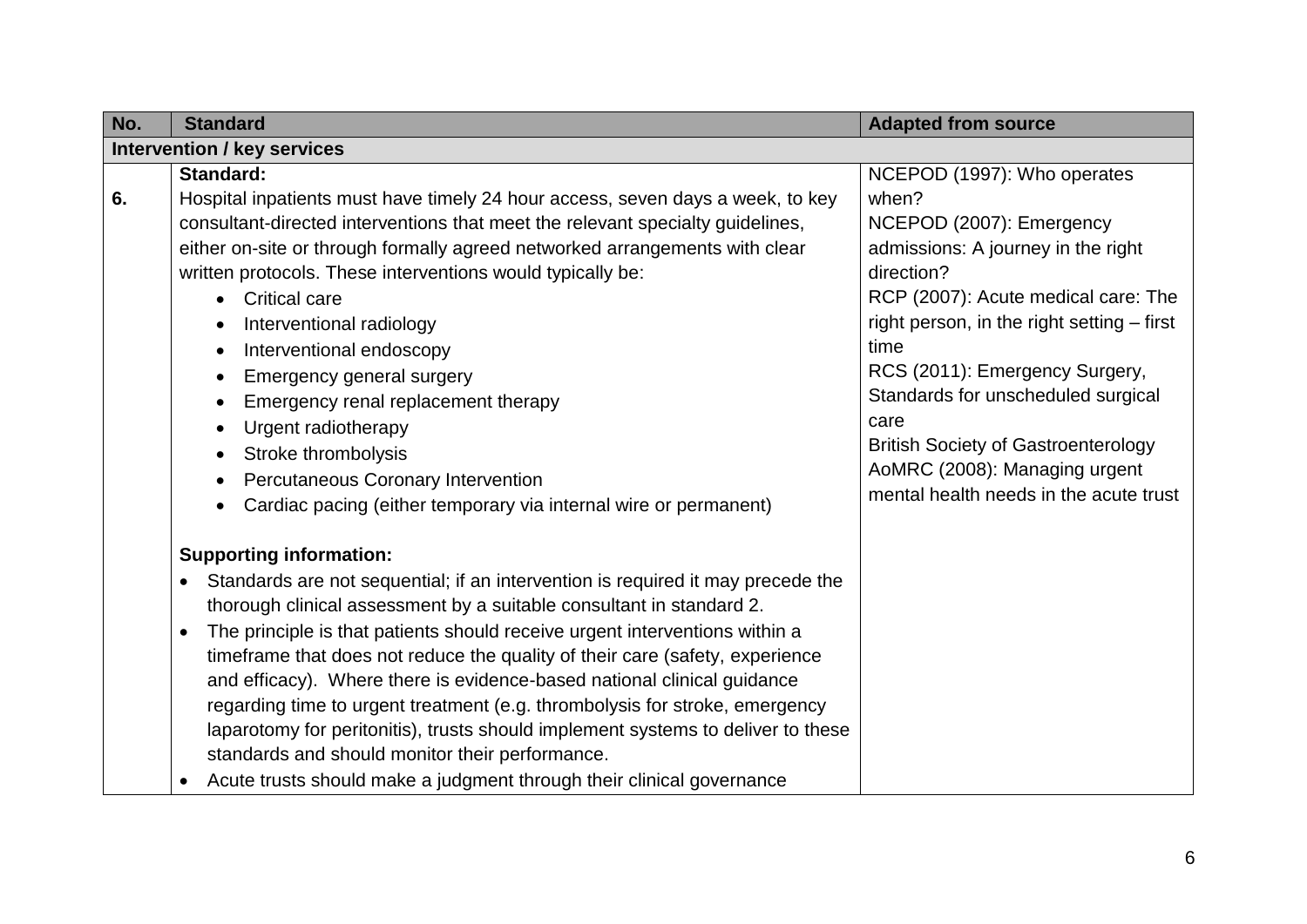| No. | <b>Standard</b>                                                                                                                                                                                                                                                                                                                                                                                                                                                                                                                                                                                                                                                                                                                                                                                                                               | <b>Adapted from source</b>                                                                                                                                                                                                                                                                         |
|-----|-----------------------------------------------------------------------------------------------------------------------------------------------------------------------------------------------------------------------------------------------------------------------------------------------------------------------------------------------------------------------------------------------------------------------------------------------------------------------------------------------------------------------------------------------------------------------------------------------------------------------------------------------------------------------------------------------------------------------------------------------------------------------------------------------------------------------------------------------|----------------------------------------------------------------------------------------------------------------------------------------------------------------------------------------------------------------------------------------------------------------------------------------------------|
|     | processes and in discussion with their commissioners regarding which<br>interventions their patients require access to 7 days a week and whether<br>these are delivered on site or via a formal networked arrangement.<br>Clear written protocols should describe any networked service arrangements,<br>$\bullet$<br>including a robust and transparent process for timely clinical assessment and<br>patient transfer between sites.<br>Such processes should be regularly audited to ensure that transferred<br>$\bullet$<br>patients receive timely high quality care.<br>Trusts and their commissioners should have policies for managing a patient<br>$\bullet$<br>who is already in hospital and who develops another acute condition e.g. a<br>general medical in-patient who then has a STEMI heart attack requiring<br>primary PCI. |                                                                                                                                                                                                                                                                                                    |
|     | <b>Mental Health</b>                                                                                                                                                                                                                                                                                                                                                                                                                                                                                                                                                                                                                                                                                                                                                                                                                          |                                                                                                                                                                                                                                                                                                    |
| 7.  | Standard:<br>Liaison mental health services should be available to respond to referrals and<br>provide urgent and emergency mental health care in acute hospitals with 24/7<br>Emergency Departments 24 hours a day, 7 days a week.<br>Where an emergency* mental health need is identified in the Emergency<br>Department or on an acute general hospital ward, a liaison mental health service<br>should respond to the referral within one hour. Emergency referrals should be<br>made at the earliest opportunity after a patient arrives in the ED. An emergency<br>response consists of a review to decide on the type of assessment needed and<br>arranging appropriate resources for the assessment.                                                                                                                                  | NHS England, NICE, NCCMH (2016):<br>Achieving Better Access to 24/7<br><b>Urgent and Emergency Mental Health</b><br>Care - Part 2: Implementing the<br><b>Evidence-based Treatment Pathway</b><br>for Urgent and Emergency Liaison<br>Mental Health Services for Adults and<br><b>Older Adults</b> |
|     | Within four hours of arriving in an ED or being referred from a ward, the patient                                                                                                                                                                                                                                                                                                                                                                                                                                                                                                                                                                                                                                                                                                                                                             |                                                                                                                                                                                                                                                                                                    |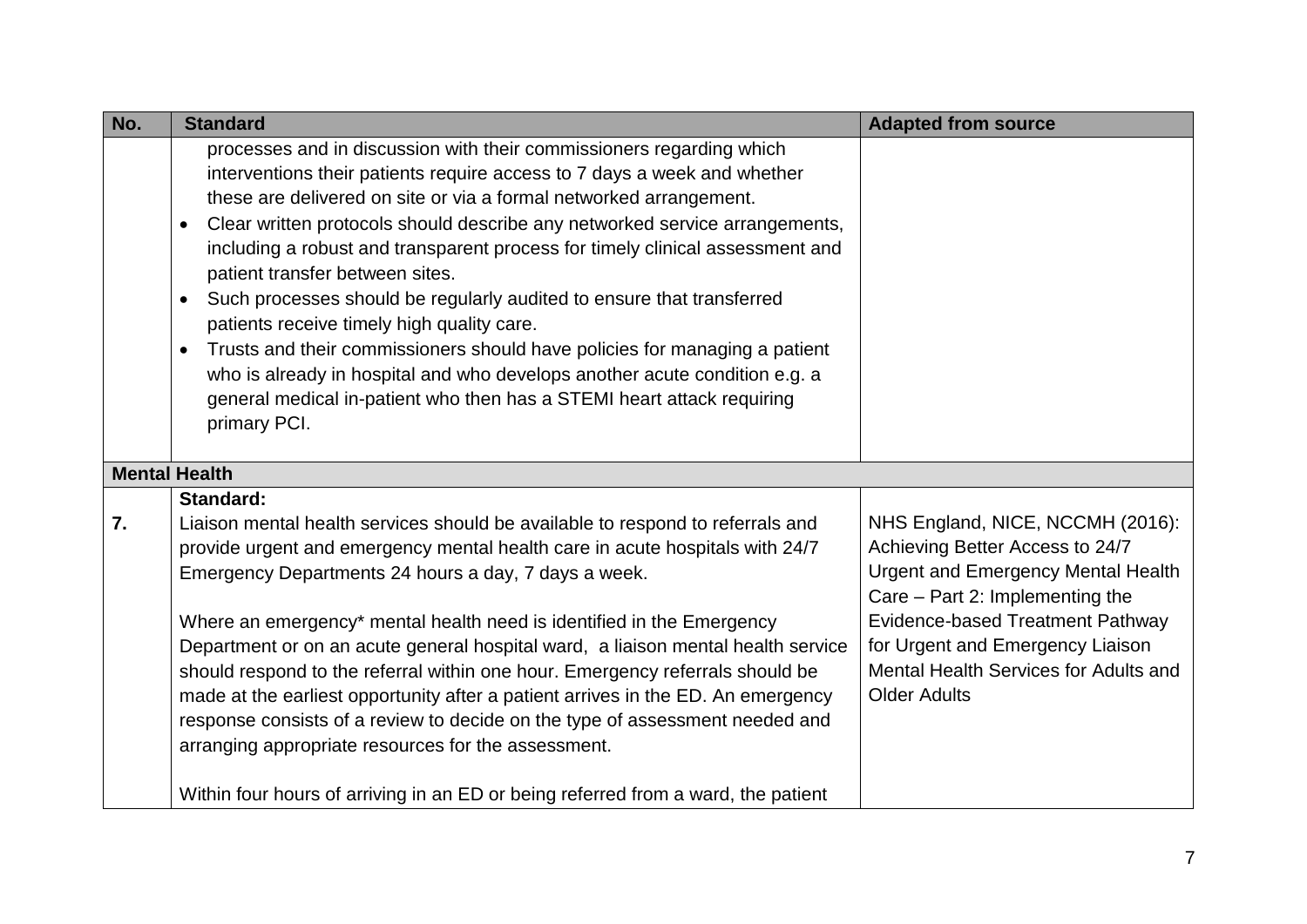| No. | <b>Standard</b>                                                                                                                                                                                                                                                                                                                                                                                                             | <b>Adapted from source</b> |
|-----|-----------------------------------------------------------------------------------------------------------------------------------------------------------------------------------------------------------------------------------------------------------------------------------------------------------------------------------------------------------------------------------------------------------------------------|----------------------------|
|     | should:                                                                                                                                                                                                                                                                                                                                                                                                                     |                            |
|     | have received a full biopsychosocial assessment, and<br>$\bullet$                                                                                                                                                                                                                                                                                                                                                           |                            |
|     | have an urgent and emergency mental health care plan in place, and<br>$\bullet$                                                                                                                                                                                                                                                                                                                                             |                            |
|     | at a minimum, be en route to their next location if geographically different,<br>$\bullet$                                                                                                                                                                                                                                                                                                                                  |                            |
|     | or                                                                                                                                                                                                                                                                                                                                                                                                                          |                            |
|     | have been accepted and scheduled for follow-up care by a responding<br>$\bullet$<br>service, or                                                                                                                                                                                                                                                                                                                             |                            |
|     | have been discharged because the crisis has resolved OR<br>$\bullet$                                                                                                                                                                                                                                                                                                                                                        |                            |
|     | have started a Mental Health Act assessment.<br>$\bullet$                                                                                                                                                                                                                                                                                                                                                                   |                            |
|     | Where an urgent** mental health need is identified on acute general hospital<br>ward, a liaison mental health service should respond to the referrer within one<br>hour of receiving a referral to ascertain its urgency, the type of assessment<br>needed and resources required for the assessment. The urgent and emergency<br>liaison mental health assessment should start within 24 hours of receiving a<br>referral. |                            |
|     | Within 24 hours of presenting with a suspected urgent mental health problem on                                                                                                                                                                                                                                                                                                                                              |                            |
|     | a general hospital ward it is recommended that a person should:                                                                                                                                                                                                                                                                                                                                                             |                            |
|     | have received a full biopsychosocial assessment, and<br>$\bullet$                                                                                                                                                                                                                                                                                                                                                           |                            |
|     | have an urgent and emergency mental health care plan in place, and<br>$\bullet$                                                                                                                                                                                                                                                                                                                                             |                            |
|     | at a minimum, be en route to their next location if geographically different,<br>$\bullet$<br>or                                                                                                                                                                                                                                                                                                                            |                            |
|     | have been accepted and scheduled for a follow-up appointment by a<br>$\bullet$<br>responding service, or                                                                                                                                                                                                                                                                                                                    |                            |
|     | have been provided with advice or signposted, where appropriate.                                                                                                                                                                                                                                                                                                                                                            |                            |
|     |                                                                                                                                                                                                                                                                                                                                                                                                                             |                            |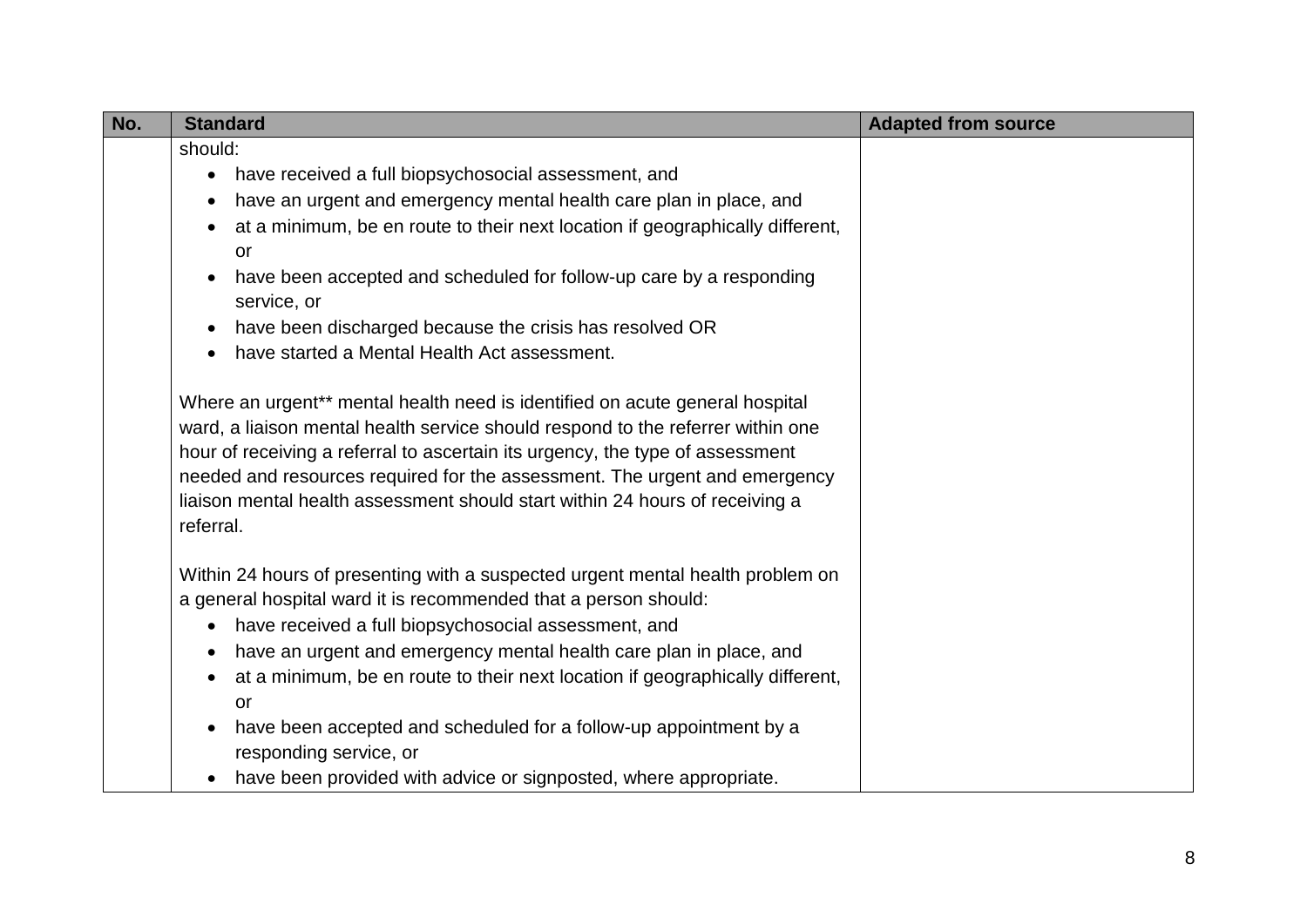| No. | <b>Standard</b>                                                                                                                                                                                                                                                                                                                                                                                                                                                                                                                                                                                                                                                                                                                                                                                                                                                                                                                                                                                                                                                                                | <b>Adapted from source</b>                                                                                                                                                                                                                                        |
|-----|------------------------------------------------------------------------------------------------------------------------------------------------------------------------------------------------------------------------------------------------------------------------------------------------------------------------------------------------------------------------------------------------------------------------------------------------------------------------------------------------------------------------------------------------------------------------------------------------------------------------------------------------------------------------------------------------------------------------------------------------------------------------------------------------------------------------------------------------------------------------------------------------------------------------------------------------------------------------------------------------------------------------------------------------------------------------------------------------|-------------------------------------------------------------------------------------------------------------------------------------------------------------------------------------------------------------------------------------------------------------------|
|     | <b>Supporting information:</b><br>. In line with the commitment made by NHS England in response to the Five Year<br>Forward View for Mental Health, all acute hospitals with 24/7 EDs should be<br>working towards providing an all-age service and achieving as a minimum the<br>core 24 liaison mental health service standard for adults and older adults. Where<br>services are not currently operating on a 24/7 basis, outside the liaison services'<br>hours of operation there may need to be effective collaboration between the<br>liaison team and out-of-hours services (e.g. Crisis Resolution Home Treatment<br>Teams, on-call mental health staff, out-of-hours mental health services for<br>children and young people etc).<br>* An emergency is an unexpected, time-critical situation that may threaten the<br>life, long-term health or safety of an individual or others and requires an<br>immediate response.<br>** An urgent situation is serious, and an individual may require timely advice,<br>attention or treatment, but it is not immediately life threatening. |                                                                                                                                                                                                                                                                   |
|     | <b>Ongoing review</b>                                                                                                                                                                                                                                                                                                                                                                                                                                                                                                                                                                                                                                                                                                                                                                                                                                                                                                                                                                                                                                                                          |                                                                                                                                                                                                                                                                   |
| 8.  | <b>Standard:</b><br>All patients with high dependency needs should be seen and reviewed by a<br>consultant TWICE DAILY (including all acutely ill patients directly transferred and<br>others who deteriorate). Once a clear pathway of care has been established,<br>patients should be reviewed by a consultant at least ONCE EVERY 24 HOURS,<br>seven days a week, unless it has been determined that this would not affect the<br>patient's care pathway.<br><b>Supporting information</b>                                                                                                                                                                                                                                                                                                                                                                                                                                                                                                                                                                                                 | RCP (2007): Acute medical care: The<br>right person, in the right setting - first<br>time<br>RCP (2012): Delivering a 12-hour, 7-<br>day consultant presence on the acute<br>medical unit<br>RCS (2011): Emergency Surgery,<br>Standards for unscheduled surgical |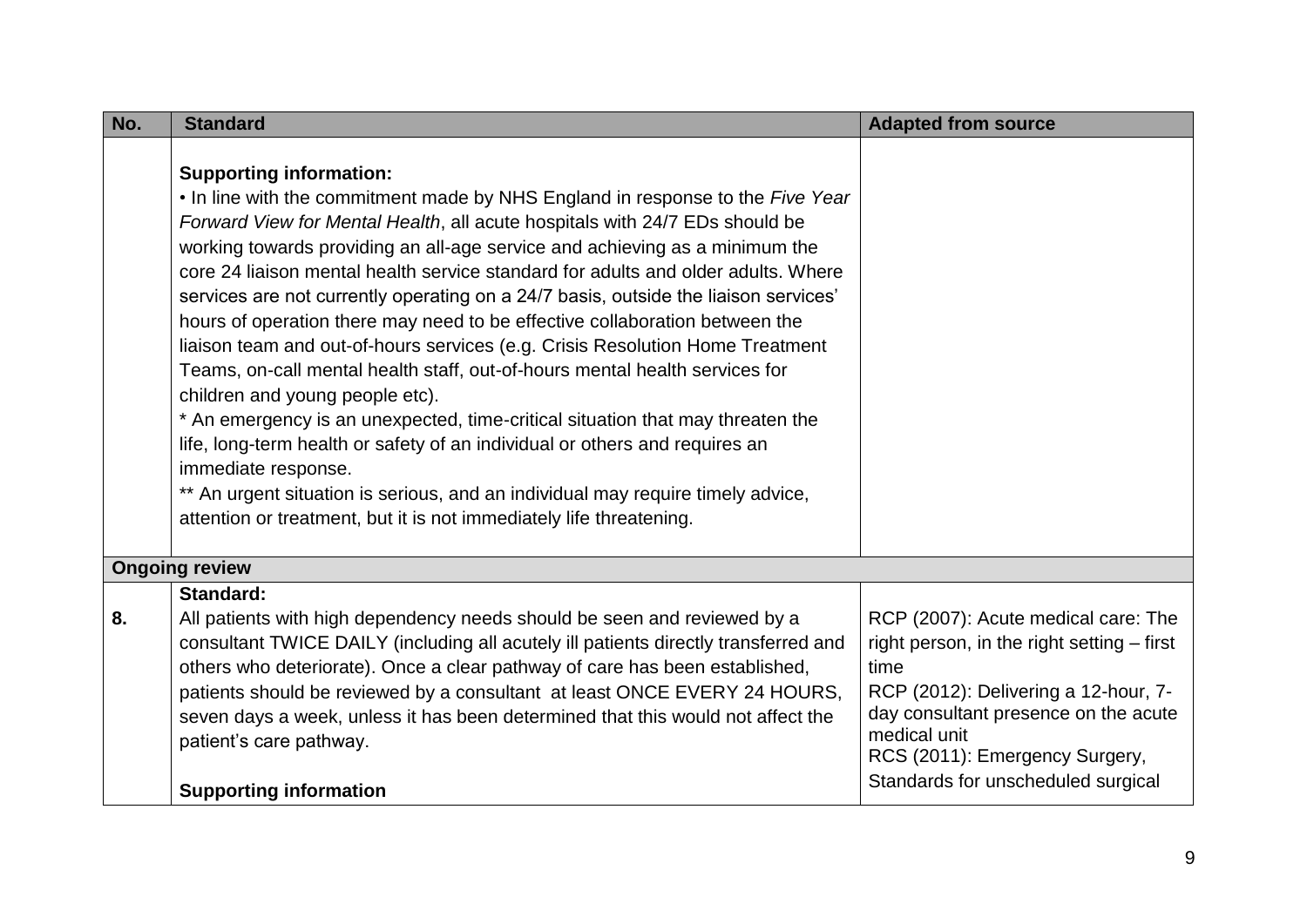| No. | <b>Standard</b>                                                                                                                                                                                                                                                                                                                                                                                                                                                                                                                                                                                                                                                                                                                                                                                                                                                                                                                                        | <b>Adapted from source</b>                                                                                                                                                                                                                              |
|-----|--------------------------------------------------------------------------------------------------------------------------------------------------------------------------------------------------------------------------------------------------------------------------------------------------------------------------------------------------------------------------------------------------------------------------------------------------------------------------------------------------------------------------------------------------------------------------------------------------------------------------------------------------------------------------------------------------------------------------------------------------------------------------------------------------------------------------------------------------------------------------------------------------------------------------------------------------------|---------------------------------------------------------------------------------------------------------------------------------------------------------------------------------------------------------------------------------------------------------|
|     | Definition of a consultant for this standard                                                                                                                                                                                                                                                                                                                                                                                                                                                                                                                                                                                                                                                                                                                                                                                                                                                                                                           | care<br>AOMRC (2012): Seven day<br>consultant present care                                                                                                                                                                                              |
|     | Consultants in this context are defined as doctors on the Specialist Register,<br>$\bullet$<br>CCT-holders and those recognised as being equivalent in the view of the<br>relevant Royal College. These senior decision-makers have a crucial role, not<br>just in identifying and dealing with clinical issues but also in communication<br>with patients and relatives, in taking active and appropriate decisions about<br>discharge from hospital, and in providing support and supervision and<br>education to junior clinical colleagues.<br>The term 'consultant' is maintained because it is believed that this is a term<br>$\bullet$<br>broadly understood by doctors and the public. This description of the<br>consultant is included in this supporting information, to align the standard with<br>professional opinion, and provide clarity on which senior doctors could provide<br>ongoing review without compromising patient safety. | AOMRC (2013): Implementing 7 day<br>consultant-present care<br>Intensive Care Society (2009) Levels<br>of Critical Care for Adult Patients.<br>Paediatric Intensive Care Society<br>(2015) Quality Standards for the Care<br>of Critically III Children |
|     | Purpose of consultant review                                                                                                                                                                                                                                                                                                                                                                                                                                                                                                                                                                                                                                                                                                                                                                                                                                                                                                                           |                                                                                                                                                                                                                                                         |
|     | The purpose of the consultant review is to see any patient who is not on a<br>pathway, to address patient deterioration, to provide urgent important<br>communication with patients and carers where appropriate, to speed flow and<br>remove blockages in the care pathway. There should be clear escalation<br>protocols so that if a patient deteriorates in-between daily ward rounds there<br>is appropriate timely clinical escalation. ("Seeing the sickest quickest").                                                                                                                                                                                                                                                                                                                                                                                                                                                                         |                                                                                                                                                                                                                                                         |
|     | <b>Frequency of consultant reviews</b>                                                                                                                                                                                                                                                                                                                                                                                                                                                                                                                                                                                                                                                                                                                                                                                                                                                                                                                 |                                                                                                                                                                                                                                                         |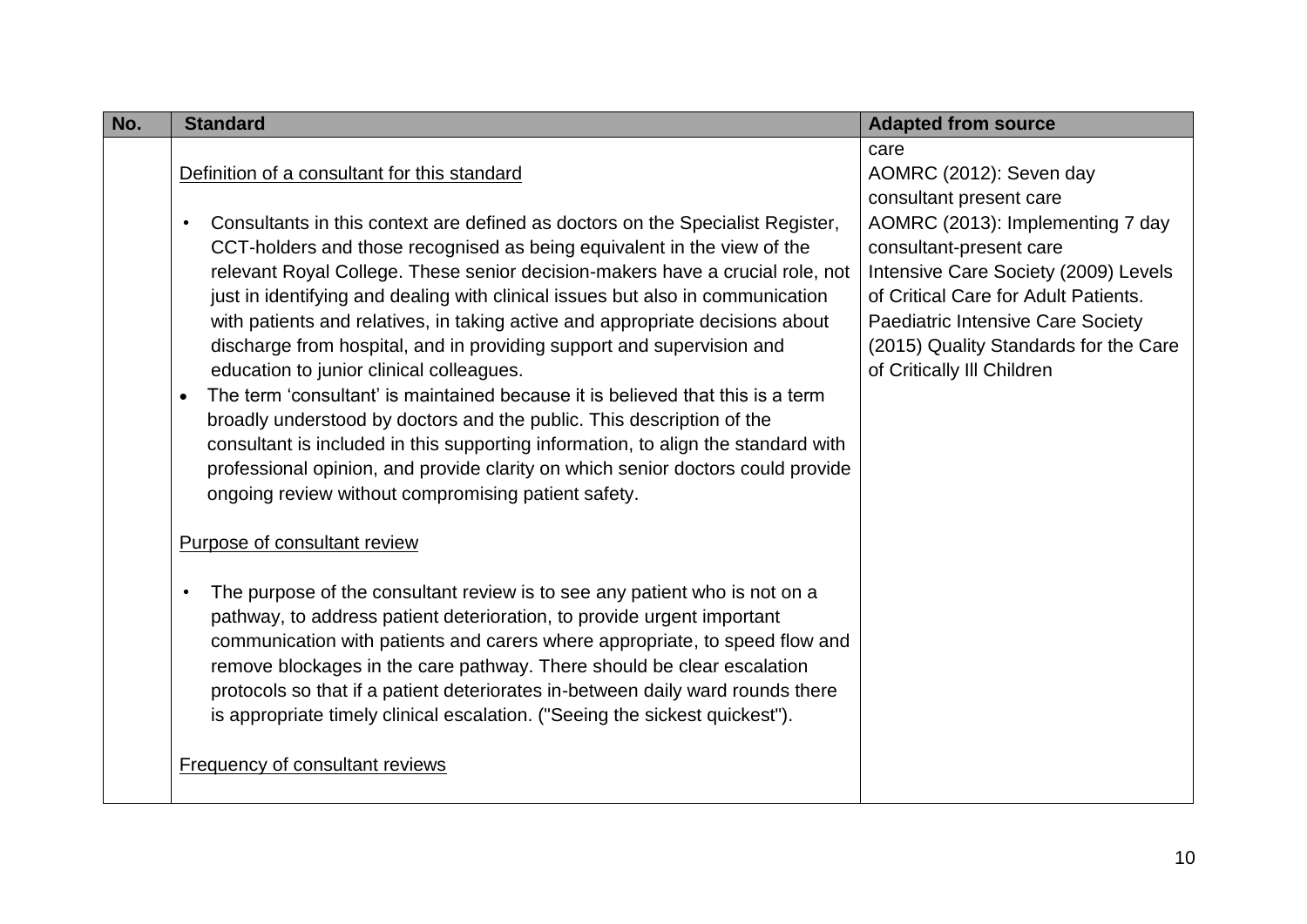| No. | <b>Standard</b>                                                                                                                                                                                                                                                                                                                                                                                                                                                                                                                                                                                                                                                                                      | <b>Adapted from source</b> |
|-----|------------------------------------------------------------------------------------------------------------------------------------------------------------------------------------------------------------------------------------------------------------------------------------------------------------------------------------------------------------------------------------------------------------------------------------------------------------------------------------------------------------------------------------------------------------------------------------------------------------------------------------------------------------------------------------------------------|----------------------------|
|     | Clinical judgement should be used to determine frequency of consultant                                                                                                                                                                                                                                                                                                                                                                                                                                                                                                                                                                                                                               |                            |
|     | review required, but as a guide patients with Intensive Care Society levels of                                                                                                                                                                                                                                                                                                                                                                                                                                                                                                                                                                                                                       |                            |
|     | need of 2 (3 for paediatrics) and above may require twice daily review, and                                                                                                                                                                                                                                                                                                                                                                                                                                                                                                                                                                                                                          |                            |
|     | patients with needs of below level 2 (3 for paediatrics) may only require once                                                                                                                                                                                                                                                                                                                                                                                                                                                                                                                                                                                                                       |                            |
|     | daily review. The group of patients who need twice daily reviews should be                                                                                                                                                                                                                                                                                                                                                                                                                                                                                                                                                                                                                           |                            |
|     | based on the Intensive Care Society definitions of levels of illness and the                                                                                                                                                                                                                                                                                                                                                                                                                                                                                                                                                                                                                         |                            |
|     | Paediatric Intensive Care Society standards for the care of critically ill                                                                                                                                                                                                                                                                                                                                                                                                                                                                                                                                                                                                                           |                            |
|     | children rather than their geographical ward location in the hospital.                                                                                                                                                                                                                                                                                                                                                                                                                                                                                                                                                                                                                               |                            |
|     |                                                                                                                                                                                                                                                                                                                                                                                                                                                                                                                                                                                                                                                                                                      |                            |
|     | Use of Board rounds and delegation                                                                                                                                                                                                                                                                                                                                                                                                                                                                                                                                                                                                                                                                   |                            |
|     | There should be consultant-led Board rounds on every acute inpatient ward<br>$\bullet$<br>every day, and every patient should have a highly visible care plan (based on<br>written protocols for individual conditions) that is updated daily at the Board<br>round. At the Board round the consultant decides which, if any of the patients'<br>reviews that day can be delegated to another competent clinician, such as a<br>specialist nurse or senior medical trainee. The following are considerations<br>that may be used to exclude individual patients from requirement for daily<br>consultant review:<br>The patient's physiological safety (low early warning score (EWS)).<br>$\bullet$ |                            |
|     | The patient's level of need for further investigations and revision of<br>diagnosis                                                                                                                                                                                                                                                                                                                                                                                                                                                                                                                                                                                                                  |                            |
|     | The patient's level of need for therapeutic intervention.<br>$\bullet$                                                                                                                                                                                                                                                                                                                                                                                                                                                                                                                                                                                                                               |                            |
|     | The level of need for communication with patient, carers, clinical<br>$\bullet$<br>colleagues.                                                                                                                                                                                                                                                                                                                                                                                                                                                                                                                                                                                                       |                            |
|     | Their likelihood of imminent discharge. For example patients who are                                                                                                                                                                                                                                                                                                                                                                                                                                                                                                                                                                                                                                 |                            |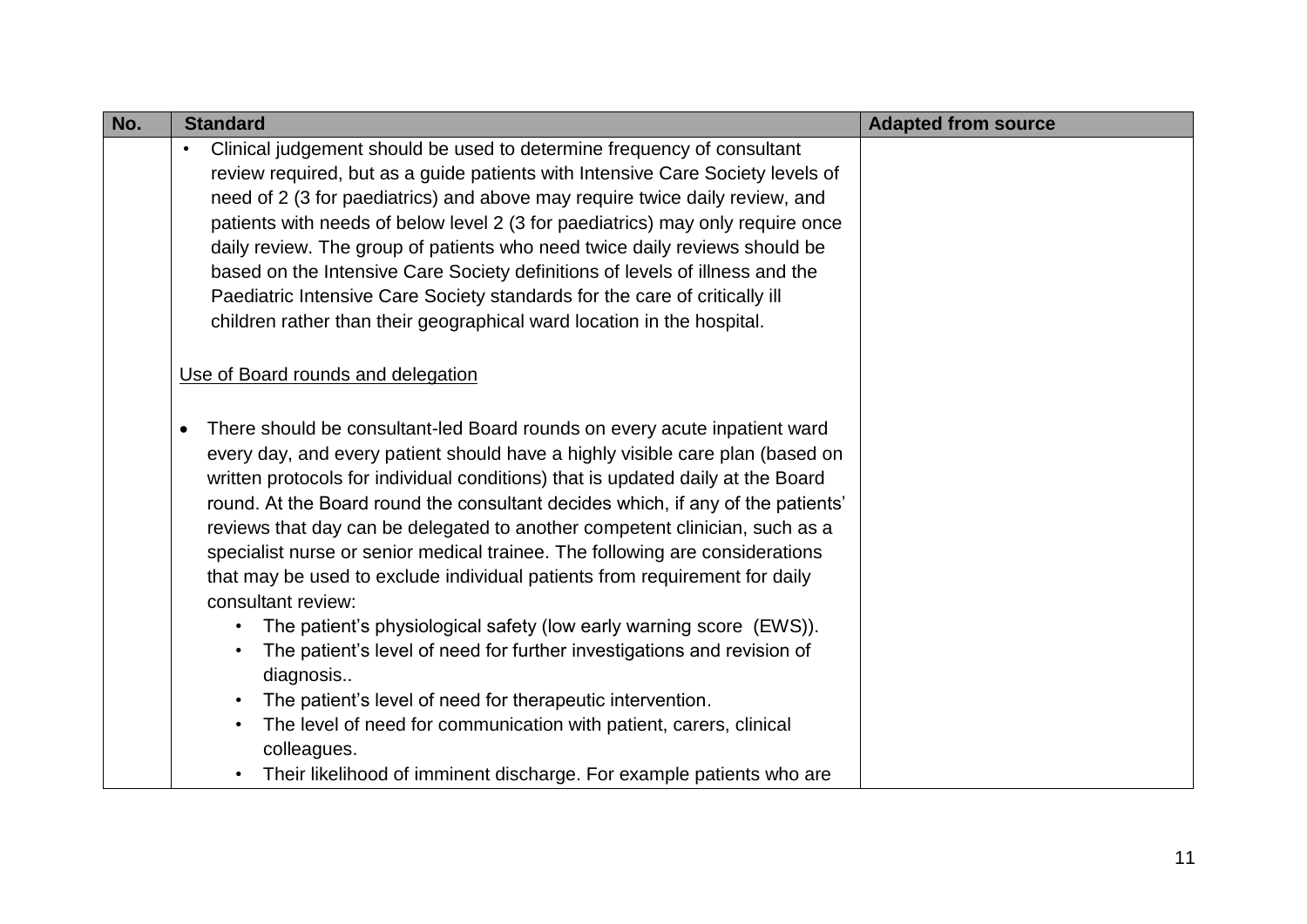| No. | <b>Standard</b>                                                                                                                                                                                                                                                                                                                                                                                                                                                                                                                                                                                                                                                                               | <b>Adapted from source</b> |
|-----|-----------------------------------------------------------------------------------------------------------------------------------------------------------------------------------------------------------------------------------------------------------------------------------------------------------------------------------------------------------------------------------------------------------------------------------------------------------------------------------------------------------------------------------------------------------------------------------------------------------------------------------------------------------------------------------------------|----------------------------|
|     | medically fit for discharge and awaiting a social care placement<br>(delayed transfers of care) may not need daily consultant review unless<br>there are signs of clinical deterioration. The effective use of the skills<br>and experience of a multidisciplinary team should be preserved, and<br>this group will still need daily review with access to same day<br>consultant advice.                                                                                                                                                                                                                                                                                                     |                            |
|     | The decision that the patient does not need a daily consultant review should<br>be documented, along with the plan for how the patient will be reviewed each<br>day by the multi-disciplinary team (MDT) to ensure any signs of clinical<br>deterioration are acted upon Where a daily review is delegated the reviewer<br>should feed back promptly to the consultant any concerns they have about a<br>patient. Several examples exist of trusts that have segmented their inpatient<br>population to facilitate the appropriate level of daily review. Typically the<br>groups are described as 'medically active', 'medically optimised' and<br>'medically fit for discharge'.            |                            |
|     | The medically active group MUST be seen daily by a consultant and<br>$\circ$<br>not delegated. This includes all patients causing nursing concern, all<br>patients on end-of-life care pathways, all new admissions to a ward in<br>the previous 24 hours and all patients in whom a potential same day<br>discharge decision is required.<br>The medically optimised group need daily consultant input via the<br>$\circ$<br>Board Round, to ensure there is an MDT discussion around progress<br>on therapy and social assessments, then for some in this group the<br>consultant may choose to delegate that day's face to face review to<br>another member of the multidisciplinary team. |                            |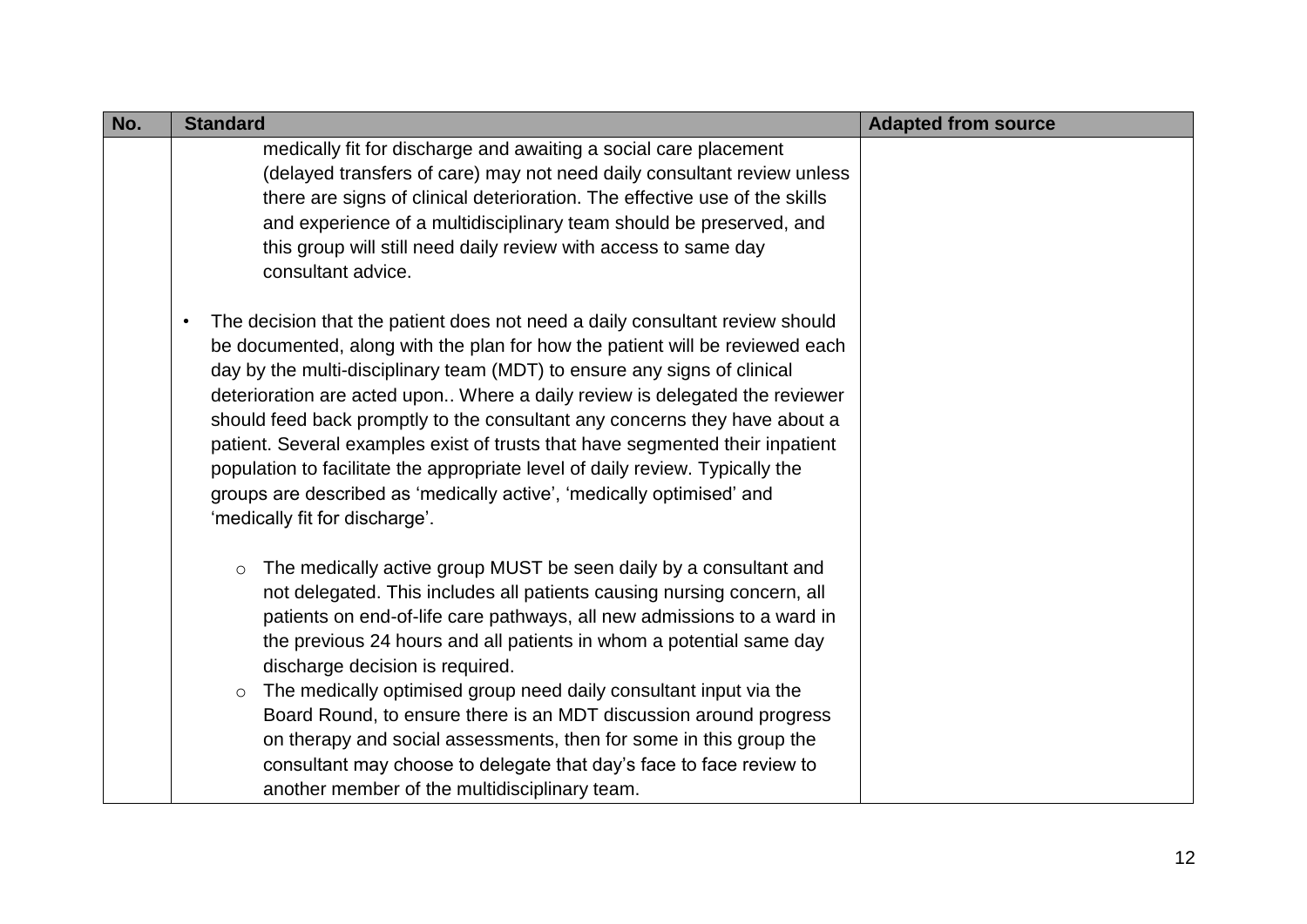| No. | <b>Standard</b>                                                                                                                                                                                                                                                                                                                                                                                                                                                                                                                                                                                                                                  | <b>Adapted from source</b> |
|-----|--------------------------------------------------------------------------------------------------------------------------------------------------------------------------------------------------------------------------------------------------------------------------------------------------------------------------------------------------------------------------------------------------------------------------------------------------------------------------------------------------------------------------------------------------------------------------------------------------------------------------------------------------|----------------------------|
|     | The medically fit for discharge group (including people who are<br>$\circ$<br>Delayed Transfers of Care) may be excluded from daily consultant face<br>to face review, and instead reviewed by a senior nurse or equivalent.<br>There would still need to be a safety netting process in place so that if<br>such a patient experiences unexpected deterioration there is a system<br>that ensures that a consultant assesses them promptly.                                                                                                                                                                                                     |                            |
|     | There are concerns that a focus on Board rounds could disadvantage<br>$\bullet$<br>patients who are "outliers" and trusts should agree with their commissioners<br>explicit strategies to mitigate this risk. Effective management of flow and bed<br>occupancy should reduce the numbers of outlying patients. We know that<br>outliers are often disadvantaged by typically not only missing out on daily<br>consultant reviews, but also due to having less access to specialist nurses<br>and allied health professionals. The default position for outlying patients is<br>that they should be seen face to face by a consultant every day. |                            |
|     | Role of the multidisciplinary team to support daily consultant reviews                                                                                                                                                                                                                                                                                                                                                                                                                                                                                                                                                                           |                            |
|     | In units which are non-medical consultant led e.g. GP or midwife / therapist<br>$\bullet$<br>led units, it is acceptable for this consultant leadership to be provided by the<br>GP, therapist, midwife or senior nurse.<br>Consultants need adequate support seven days a week from an appropriate<br>$\bullet$<br>team of healthcare professionals to ensure patients receive good quality care.<br>Junior doctors involved in providing urgent and emergency care should have<br>prompt access to consultant support and advice including a consultant<br>presence on site every day to optimise opportunities for training and clinical      |                            |
|     | supervision.                                                                                                                                                                                                                                                                                                                                                                                                                                                                                                                                                                                                                                     |                            |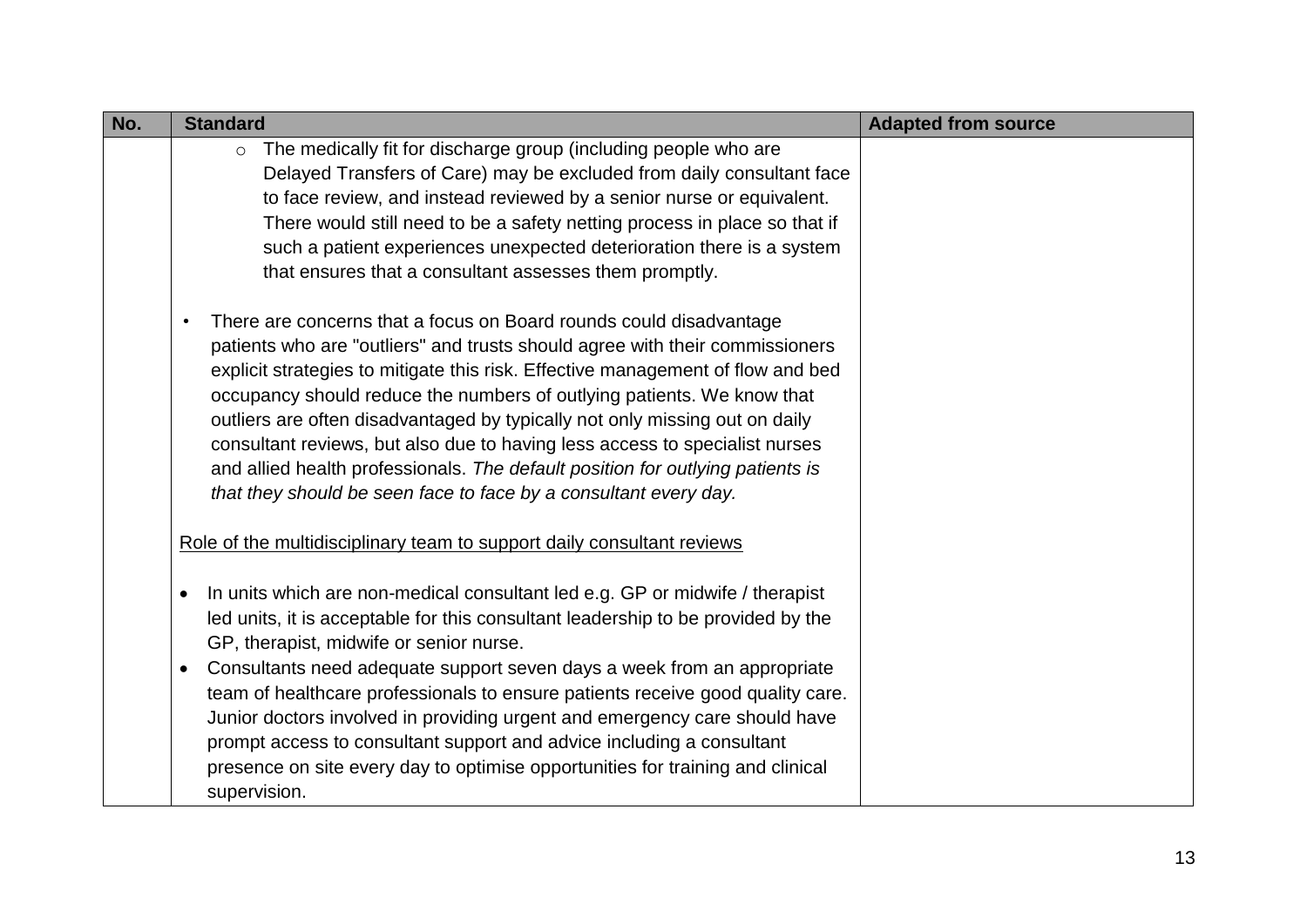| No. | <b>Standard</b>                                                                                                                                                                                                                                                                                                                                                                                                                                                                                                                                                                                                                                                                                                                                                                                                                                              | <b>Adapted from source</b> |
|-----|--------------------------------------------------------------------------------------------------------------------------------------------------------------------------------------------------------------------------------------------------------------------------------------------------------------------------------------------------------------------------------------------------------------------------------------------------------------------------------------------------------------------------------------------------------------------------------------------------------------------------------------------------------------------------------------------------------------------------------------------------------------------------------------------------------------------------------------------------------------|----------------------------|
|     | Consultant ward rounds should be optimised for efficiency and effectiveness<br>e.g. using specialist and senior nurses, pharmacists or physiotherapists to<br>work with consultants and review specific patients. Appropriate administrative<br>support is also needed every day and can be provided by other staff groups<br>such as physician associates, doctors' assistants and ward clerks. The use of<br>a standardised checklist on ward rounds can also improve efficiency.<br>A trust may agree with its commissioner to designate certain wards as non-<br>$\bullet$<br>acute rehab or intermediate care wards that don't require the level of daily<br>consultant intervention described above. There would still need to be a clear<br>escalation protocol for any patient in a rehab or intermediate care bed who<br>deteriorates unexpectedly. |                            |
|     | Optimising effective 7 day reviews                                                                                                                                                                                                                                                                                                                                                                                                                                                                                                                                                                                                                                                                                                                                                                                                                           |                            |
|     | Rota patterns which optimise continuity of care, such as consultants working<br>$\bullet$<br>multiple day blocks, should be designed; consultant review is likely to take<br>less time if a patient is already known to the consultant.<br>A greater proportion of generalists (consultants with the skills to manage<br>$\bullet$<br>patients across different specialty areas) will increase the flexibility of the<br>consultant workforce delivering daily reviews at weekends.<br>Patients, and where appropriate carers and families, must be made aware of<br>$\bullet$<br>reviews. Where a review results in a change to the patient's management<br>plan, they should be made aware of the outcome and provided with relevant<br>verbal, and where appropriate written, information.                                                                |                            |
|     | Inpatient specialist referral should be made on the same day as the decision<br>$\bullet$<br>to refer and patients should be seen by the specialist within 24 hours. For high<br>risk patients defined as where the risk of mortality is greater than 10%, or                                                                                                                                                                                                                                                                                                                                                                                                                                                                                                                                                                                                |                            |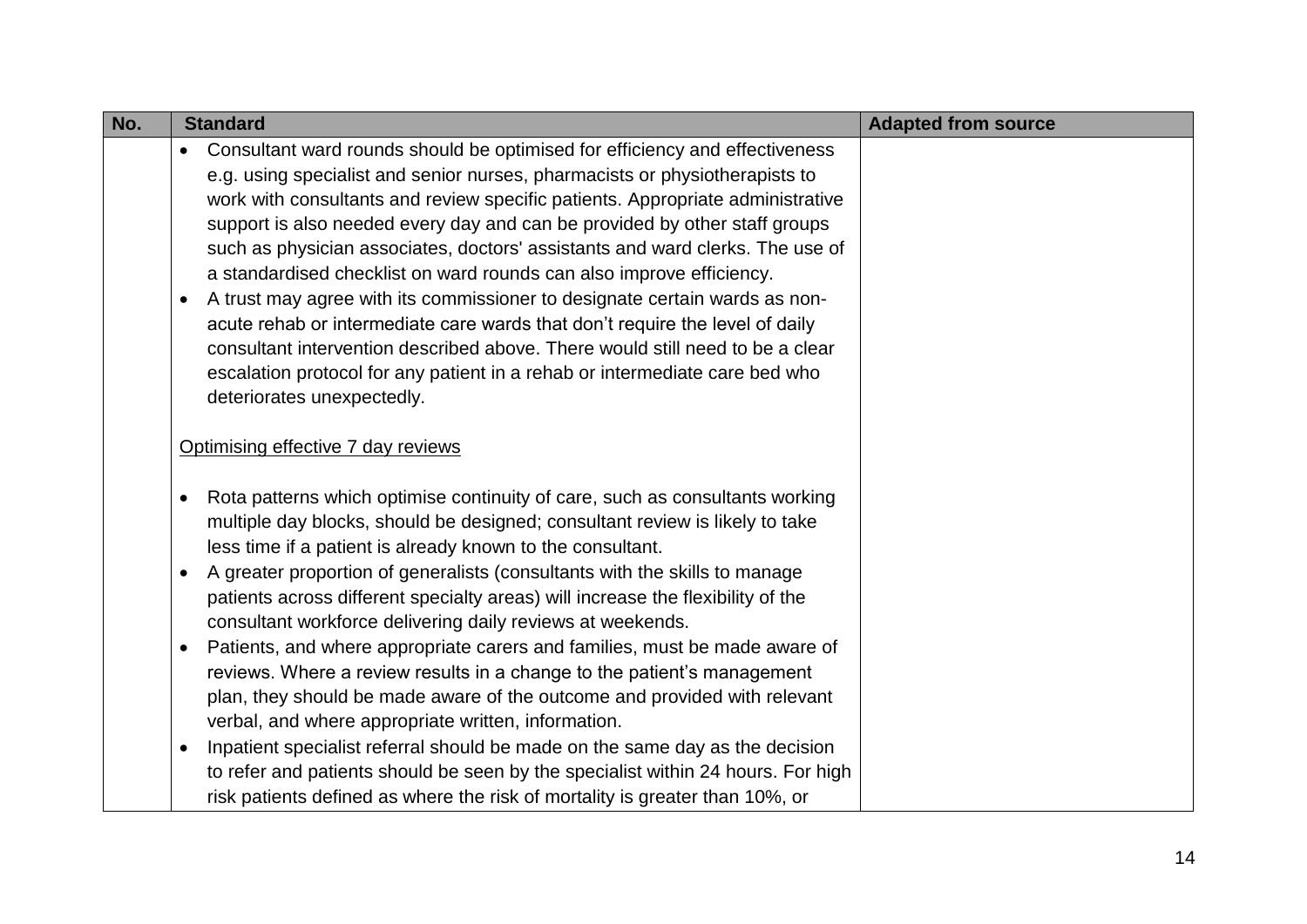| No. | <b>Standard</b>                                                                                                                                                                                                                                                                                                                                                                                                                                                                            | <b>Adapted from source</b> |
|-----|--------------------------------------------------------------------------------------------------------------------------------------------------------------------------------------------------------------------------------------------------------------------------------------------------------------------------------------------------------------------------------------------------------------------------------------------------------------------------------------------|----------------------------|
|     | where a patient is unstable and not responding to treatment as expected,<br>consultant involvement should be within one hour.                                                                                                                                                                                                                                                                                                                                                              |                            |
|     | Patient and family involvement                                                                                                                                                                                                                                                                                                                                                                                                                                                             |                            |
|     | Patients, and where appropriate carers and families, must be made aware of<br>$\bullet$<br>reviews. Where a review results in a change to the patient's management<br>plan, they should be made aware of the outcome and provided with relevant<br>verbal, and where appropriate written, information.                                                                                                                                                                                     |                            |
|     | Transfer to community, primary and social care                                                                                                                                                                                                                                                                                                                                                                                                                                             |                            |
|     | Standard:                                                                                                                                                                                                                                                                                                                                                                                                                                                                                  | AOMRC (2012): Seven day    |
| 9.  | Support services, both in the hospital and in primary, community and mental<br>health settings must be available seven days a week to ensure that the next<br>steps in the patient's care pathway, as determined by the daily consultant-led<br>review, can be taken.                                                                                                                                                                                                                      | consultant present care    |
|     | <b>Supporting information:</b>                                                                                                                                                                                                                                                                                                                                                                                                                                                             |                            |
|     | Primary and community care services should have access to appropriate<br>$\bullet$<br>senior clinical expertise (e.g. via phone call), and where available, an<br>integrated care record, to mitigate the risk of emergency readmission.<br>Services include pharmacy, physiotherapy, occupational therapy, social<br>$\bullet$<br>services, equipment provision, district nursing and timely and effective<br>communication of on-going care plan from hospital to primary, community and |                            |
|     | social care.<br>Transport services must be available to transfer, seven days a week.<br>$\bullet$                                                                                                                                                                                                                                                                                                                                                                                          |                            |
|     | There should be effective relationships between medical and other health and                                                                                                                                                                                                                                                                                                                                                                                                               |                            |